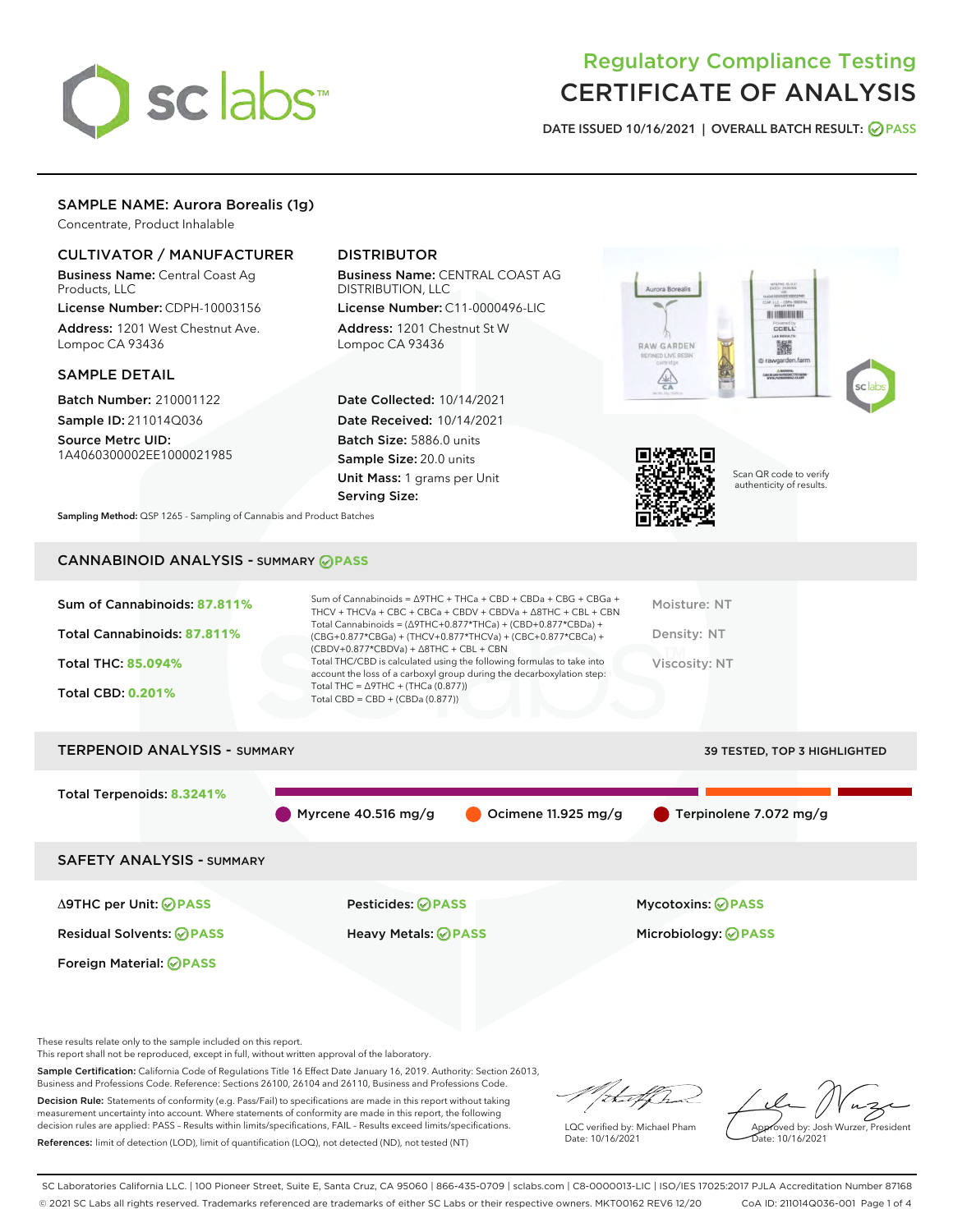



AURORA BOREALIS (1G) | DATE ISSUED 10/16/2021 | OVERALL BATCH RESULT: 2 PASS

#### CANNABINOID TEST RESULTS - 10/15/2021 2 PASS

Tested by high-performance liquid chromatography with diode-array detection (HPLC-DAD). **Method:** QSP 1157 - Analysis of Cannabinoids by HPLC-DAD

#### TOTAL CANNABINOIDS: **87.811%**

Total Cannabinoids (Total THC) + (Total CBD) + (Total CBG) + (Total THCV) + (Total CBC) + (Total CBDV) + ∆8THC + CBL + CBN

TOTAL THC: **85.094%** Total THC (∆9THC+0.877\*THCa)

TOTAL CBD: **0.201%**

Total CBD (CBD+0.877\*CBDa)

TOTAL CBG: 1.386% Total CBG (CBG+0.877\*CBGa)

TOTAL THCV: 0.52% Total THCV (THCV+0.877\*THCVa)

TOTAL CBC: ND Total CBC (CBC+0.877\*CBCa)

TOTAL CBDV: ND Total CBDV (CBDV+0.877\*CBDVa)

| <b>COMPOUND</b>            | LOD/LOQ<br>(mg/g) | <b>MEASUREMENT</b><br><b>UNCERTAINTY</b><br>mg/g | <b>RESULT</b><br>(mg/g) | <b>RESULT</b><br>(%) |
|----------------------------|-------------------|--------------------------------------------------|-------------------------|----------------------|
| Δ9THC                      | 0.06 / 0.26       | ±29.272                                          | 850.94                  | 85.094               |
| <b>CBG</b>                 | 0.06/0.19         | ±0.546                                           | 13.86                   | 1.386                |
| <b>THCV</b>                | 0.1/0.2           | ±0.26                                            | 5.2                     | 0.52                 |
| <b>CBN</b>                 | 0.1/0.3           | ±0.28                                            | 4.3                     | 0.43                 |
| <b>CBD</b>                 | 0.07/0.29         | ±0.093                                           | 2.01                    | 0.201                |
| $\triangle$ 8THC           | 0.1/0.4           | ±0.14                                            | 1.8                     | 0.18                 |
| <b>THCa</b>                | 0.05/0.14         | N/A                                              | <b>ND</b>               | <b>ND</b>            |
| <b>THCVa</b>               | 0.07 / 0.20       | N/A                                              | <b>ND</b>               | <b>ND</b>            |
| <b>CBDa</b>                | 0.02/0.19         | N/A                                              | <b>ND</b>               | <b>ND</b>            |
| <b>CBDV</b>                | 0.04 / 0.15       | N/A                                              | <b>ND</b>               | <b>ND</b>            |
| <b>CBDVa</b>               | 0.03/0.53         | N/A                                              | <b>ND</b>               | <b>ND</b>            |
| <b>CBGa</b>                | 0.1/0.2           | N/A                                              | <b>ND</b>               | <b>ND</b>            |
| <b>CBL</b>                 | 0.06 / 0.24       | N/A                                              | <b>ND</b>               | <b>ND</b>            |
| <b>CBC</b>                 | 0.2 / 0.5         | N/A                                              | <b>ND</b>               | <b>ND</b>            |
| <b>CBCa</b>                | 0.07 / 0.28       | N/A                                              | <b>ND</b>               | <b>ND</b>            |
| <b>SUM OF CANNABINOIDS</b> |                   |                                                  | 878.11 mg/g             | 87.811%              |

**UNIT MASS: 1 grams per Unit**

| ∆9THC per Unit                        | 1120 per-package limit     | 850.94 mg/unit<br><b>PASS</b> |
|---------------------------------------|----------------------------|-------------------------------|
| <b>Total THC per Unit</b>             |                            | 850.94 mg/unit                |
| <b>CBD per Unit</b>                   |                            | $2.01$ mg/unit                |
| <b>Total CBD per Unit</b>             |                            | $2.01$ mg/unit                |
| Sum of Cannabinoids<br>per Unit       |                            | 878.11 mg/unit                |
| <b>Total Cannabinoids</b><br>per Unit |                            | 878.11 mg/unit                |
| <b>MOISTURE TEST RESULT</b>           | <b>DENSITY TEST RESULT</b> | <b>VISCOSITY TEST RESULT</b>  |

Not Tested

|  | <b>Not Tested</b> |  |
|--|-------------------|--|

Not Tested

#### TERPENOID TEST RESULTS - 10/16/2021

Terpene analysis utilizing gas chromatography-flame ionization detection (GC-FID). **Method:** QSP 1192 - Analysis of Terpenoids by GC-FID

| <b>COMPOUND</b>         | LOD/LOQ<br>(mg/g) | <b>MEASUREMENT</b><br><b>UNCERTAINTY</b><br>mg/g | <b>RESULT</b><br>(mg/g)                         | <b>RESULT</b><br>(%) |
|-------------------------|-------------------|--------------------------------------------------|-------------------------------------------------|----------------------|
| <b>Myrcene</b>          | 0.008 / 0.025     | ±0.5227                                          | 40.516                                          | 4.0516               |
| Ocimene                 | 0.011 / 0.038     | ±0.3828                                          | 11.925                                          | 1.1925               |
| Terpinolene             | 0.008 / 0.026     | ±0.1450                                          | 7.072                                           | 0.7072               |
| Limonene                | 0.005 / 0.016     | ±0.0965                                          | 6.746                                           | 0.6746               |
| $\beta$ Caryophyllene   | 0.004 / 0.012     | ±0.2151                                          | 6.042                                           | 0.6042               |
| $\alpha$ Pinene         | 0.005 / 0.017     | ±0.0167                                          | 1.946                                           | 0.1946               |
| $\beta$ Pinene          | 0.004 / 0.014     | ±0.0202                                          | 1.754                                           | 0.1754               |
| $\alpha$ Humulene       | 0.009/0.029       | ±0.0486                                          | 1.513                                           | 0.1513               |
| Linalool                | 0.009 / 0.032     | ±0.0534                                          | 1.406                                           | 0.1406               |
| Valencene               | 0.009 / 0.030     | ±0.0474                                          | 0.688                                           | 0.0688               |
| trans-ß-Farnesene       | 0.008 / 0.025     | ±0.0202                                          | 0.569                                           | 0.0569               |
| Guaiol                  | 0.009 / 0.030     | ±0.0227                                          | 0.481                                           | 0.0481               |
| Fenchol                 | 0.010 / 0.034     | ±0.0169                                          | 0.437                                           | 0.0437               |
| <b>Terpineol</b>        | 0.016 / 0.055     | ±0.0212                                          | 0.345                                           | 0.0345               |
| Nerolidol               | 0.009 / 0.028     | ±0.0172                                          | 0.273                                           | 0.0273               |
| $\alpha$ Phellandrene   | 0.006 / 0.020     | ±0.0034                                          | 0.249                                           | 0.0249               |
| $\alpha$ Terpinene      | 0.005 / 0.017     | ±0.0028                                          | 0.186                                           | 0.0186               |
| 3 Carene                | 0.005 / 0.018     | ±0.0026                                          | 0.181                                           | 0.0181               |
| <b>Borneol</b>          | 0.005 / 0.016     | ±0.0064                                          | 0.153                                           | 0.0153               |
| $\gamma$ Terpinene      | 0.006 / 0.018     | ±0.0024                                          | 0.136                                           | 0.0136               |
| Camphene                | 0.005 / 0.015     | ±0.0014                                          | 0.123                                           | 0.0123               |
| Caryophyllene<br>Oxide  | 0.010 / 0.033     | ±0.0050                                          | 0.108                                           | 0.0108               |
| $\alpha$ Bisabolol      | 0.008 / 0.026     | ±0.0058                                          | 0.108                                           | 0.0108               |
| Fenchone                | 0.009 / 0.028     | ±0.0020                                          | 0.069                                           | 0.0069               |
| Citronellol             | 0.003 / 0.010     | ±0.0023                                          | 0.048                                           | 0.0048               |
| Sabinene                | 0.004 / 0.014     | ±0.0005                                          | 0.039                                           | 0.0039               |
| Eucalyptol              | 0.006 / 0.018     | ±0.0009                                          | 0.036                                           | 0.0036               |
| <b>Geranyl Acetate</b>  | 0.004 / 0.014     | ±0.0014                                          | 0.033                                           | 0.0033               |
| Geraniol                | 0.002 / 0.007     | ±0.0011                                          | 0.024                                           | 0.0024               |
| p-Cymene                | 0.005 / 0.016     | ±0.0006                                          | 0.022                                           | 0.0022               |
| Nerol                   | 0.003 / 0.011     | ±0.0006                                          | 0.013                                           | 0.0013               |
| Sabinene Hydrate        | 0.006 / 0.022     | N/A                                              | <loq< th=""><th><loq< th=""></loq<></th></loq<> | <loq< th=""></loq<>  |
| (-)-Isopulegol          | 0.005 / 0.016     | N/A                                              | ND                                              | <b>ND</b>            |
| Camphor                 | 0.006 / 0.019     | N/A                                              | <b>ND</b>                                       | <b>ND</b>            |
| Isoborneol              | 0.004 / 0.012     | N/A                                              | <b>ND</b>                                       | <b>ND</b>            |
| Menthol                 | 0.008 / 0.025     | N/A                                              | ND                                              | <b>ND</b>            |
| $R-(+)$ -Pulegone       | 0.003 / 0.011     | N/A                                              | ND                                              | <b>ND</b>            |
| $\alpha$ Cedrene        | 0.005 / 0.016     | N/A                                              | <b>ND</b>                                       | ND                   |
| Cedrol                  | 0.008 / 0.027     | N/A                                              | ND                                              | <b>ND</b>            |
| <b>TOTAL TERPENOIDS</b> |                   |                                                  | 83.241 mg/g                                     | 8.3241%              |

SC Laboratories California LLC. | 100 Pioneer Street, Suite E, Santa Cruz, CA 95060 | 866-435-0709 | sclabs.com | C8-0000013-LIC | ISO/IES 17025:2017 PJLA Accreditation Number 87168 © 2021 SC Labs all rights reserved. Trademarks referenced are trademarks of either SC Labs or their respective owners. MKT00162 REV6 12/20 CoA ID: 211014Q036-001 Page 2 of 4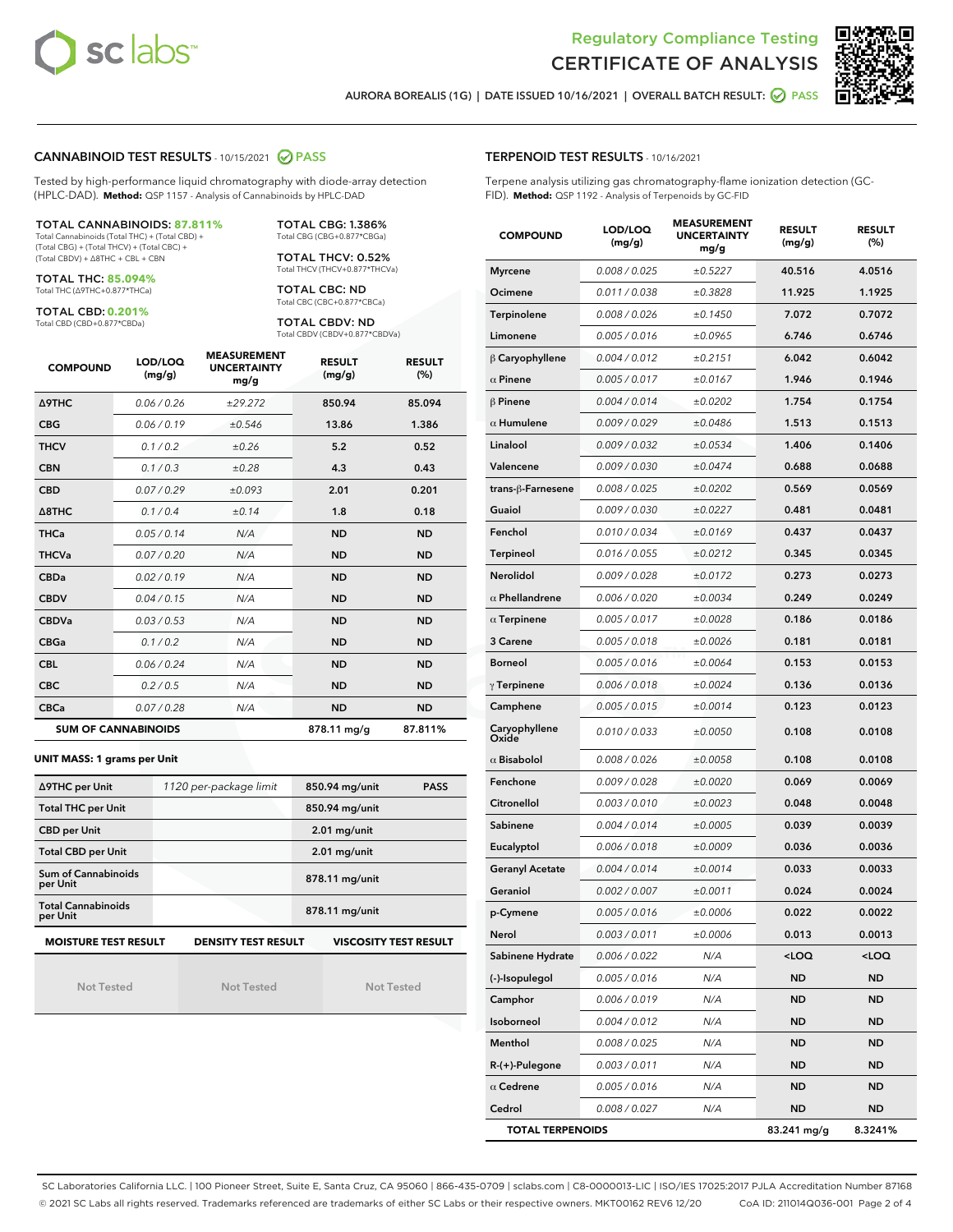



AURORA BOREALIS (1G) | DATE ISSUED 10/16/2021 | OVERALL BATCH RESULT: @ PASS

#### CATEGORY 1 PESTICIDE TEST RESULTS - 10/16/2021 @ PASS

Pesticide and plant growth regulator analysis utilizing high-performance liquid chromatography-mass spectrometry (HPLC-MS) or gas chromatography-mass spectrometry (GC-MS). \*GC-MS utilized where indicated. **Method:** QSP 1212 - Analysis of Pesticides and Mycotoxins by LC-MS or QSP 1213 - Analysis of Pesticides by GC-MS

| <b>COMPOUND</b>             | LOD/LOQ<br>$(\mu g/g)$ | <b>ACTION</b><br><b>LIMIT</b><br>$(\mu q/q)$ | <b>MEASUREMENT</b><br><b>UNCERTAINTY</b><br>$\mu$ g/g | <b>RESULT</b><br>$(\mu g/g)$ | <b>RESULT</b> |
|-----------------------------|------------------------|----------------------------------------------|-------------------------------------------------------|------------------------------|---------------|
| Aldicarb                    | 0.03 / 0.08            | $\ge$ LOD                                    | N/A                                                   | <b>ND</b>                    | <b>PASS</b>   |
| Carbofuran                  | 0.02 / 0.05            | $\ge$ LOD                                    | N/A                                                   | <b>ND</b>                    | <b>PASS</b>   |
| Chlordane*                  | 0.03 / 0.08            | $\ge$ LOD                                    | N/A                                                   | <b>ND</b>                    | <b>PASS</b>   |
| Chlorfenapyr*               | 0.03/0.10              | $\ge$ LOD                                    | N/A                                                   | <b>ND</b>                    | <b>PASS</b>   |
| Chlorpyrifos                | 0.02 / 0.06            | $\ge$ LOD                                    | N/A                                                   | <b>ND</b>                    | <b>PASS</b>   |
| Coumaphos                   | 0.02 / 0.07            | $\ge$ LOD                                    | N/A                                                   | <b>ND</b>                    | <b>PASS</b>   |
| Daminozide                  | 0.02 / 0.07            | $\ge$ LOD                                    | N/A                                                   | <b>ND</b>                    | <b>PASS</b>   |
| <b>DDVP</b><br>(Dichlorvos) | 0.03/0.09              | $>$ LOD                                      | N/A                                                   | <b>ND</b>                    | <b>PASS</b>   |
| Dimethoate                  | 0.03 / 0.08            | $\ge$ LOD                                    | N/A                                                   | <b>ND</b>                    | <b>PASS</b>   |
| Ethoprop(hos)               | 0.03/0.10              | $\ge$ LOD                                    | N/A                                                   | <b>ND</b>                    | <b>PASS</b>   |
| Etofenprox                  | 0.02/0.06              | $>$ LOD                                      | N/A                                                   | <b>ND</b>                    | <b>PASS</b>   |
| Fenoxycarb                  | 0.03 / 0.08            | $\ge$ LOD                                    | N/A                                                   | <b>ND</b>                    | <b>PASS</b>   |
| Fipronil                    | 0.03/0.08              | $>$ LOD                                      | N/A                                                   | <b>ND</b>                    | <b>PASS</b>   |
| Imazalil                    | 0.02 / 0.06            | $\ge$ LOD                                    | N/A                                                   | <b>ND</b>                    | <b>PASS</b>   |
| Methiocarb                  | 0.02 / 0.07            | $\ge$ LOD                                    | N/A                                                   | <b>ND</b>                    | <b>PASS</b>   |
| Methyl<br>parathion         | 0.03/0.10              | $>$ LOD                                      | N/A                                                   | <b>ND</b>                    | <b>PASS</b>   |
| <b>Mevinphos</b>            | 0.03/0.09              | $>$ LOD                                      | N/A                                                   | <b>ND</b>                    | <b>PASS</b>   |
| Paclobutrazol               | 0.02 / 0.05            | $\ge$ LOD                                    | N/A                                                   | <b>ND</b>                    | <b>PASS</b>   |
| Propoxur                    | 0.03 / 0.09            | $\ge$ LOD                                    | N/A                                                   | <b>ND</b>                    | <b>PASS</b>   |
| Spiroxamine                 | 0.03 / 0.08            | $\ge$ LOD                                    | N/A                                                   | <b>ND</b>                    | <b>PASS</b>   |
| Thiacloprid                 | 0.03/0.10              | $\ge$ LOD                                    | N/A                                                   | <b>ND</b>                    | <b>PASS</b>   |
|                             |                        |                                              |                                                       |                              |               |

#### CATEGORY 2 PESTICIDE TEST RESULTS - 10/16/2021 @ PASS

| <b>COMPOUND</b>          | LOD/LOQ<br>$(\mu g/g)$ | <b>ACTION</b><br><b>LIMIT</b><br>$(\mu g/g)$ | <b>MEASUREMENT</b><br><b>UNCERTAINTY</b><br>$\mu$ g/g | <b>RESULT</b><br>$(\mu g/g)$ | <b>RESULT</b> |
|--------------------------|------------------------|----------------------------------------------|-------------------------------------------------------|------------------------------|---------------|
| Abamectin                | 0.03/0.10              | 0.1                                          | N/A                                                   | <b>ND</b>                    | <b>PASS</b>   |
| Acephate                 | 0.02/0.07              | 0.1                                          | N/A                                                   | <b>ND</b>                    | <b>PASS</b>   |
| Acequinocyl              | 0.02/0.07              | 0.1                                          | N/A                                                   | <b>ND</b>                    | <b>PASS</b>   |
| Acetamiprid              | 0.02/0.05              | 0.1                                          | N/A                                                   | <b>ND</b>                    | <b>PASS</b>   |
| Azoxystrobin             | 0.02/0.07              | 0.1                                          | N/A                                                   | <b>ND</b>                    | <b>PASS</b>   |
| <b>Bifenazate</b>        | 0.01/0.04              | 0.1                                          | N/A                                                   | <b>ND</b>                    | <b>PASS</b>   |
| <b>Bifenthrin</b>        | 0.02 / 0.05            | 3                                            | N/A                                                   | <b>ND</b>                    | <b>PASS</b>   |
| <b>Boscalid</b>          | 0.03/0.09              | 0.1                                          | N/A                                                   | <b>ND</b>                    | <b>PASS</b>   |
| Captan                   | 0.19/0.57              | 0.7                                          | N/A                                                   | <b>ND</b>                    | <b>PASS</b>   |
| Carbaryl                 | 0.02/0.06              | 0.5                                          | N/A                                                   | <b>ND</b>                    | <b>PASS</b>   |
| Chlorantranilip-<br>role | 0.04/0.12              | 10                                           | N/A                                                   | <b>ND</b>                    | <b>PASS</b>   |
| Clofentezine             | 0.03/0.09              | 0.1                                          | N/A                                                   | <b>ND</b>                    | <b>PASS</b>   |

#### CATEGORY 2 PESTICIDE TEST RESULTS - 10/16/2021 continued

| <b>COMPOUND</b>               | LOD/LOQ<br>(µg/g) | <b>ACTION</b><br><b>LIMIT</b><br>(µg/g) | <b>MEASUREMENT</b><br><b>UNCERTAINTY</b><br>µg/g | <b>RESULT</b><br>(µg/g) | <b>RESULT</b> |
|-------------------------------|-------------------|-----------------------------------------|--------------------------------------------------|-------------------------|---------------|
| Cyfluthrin                    | 0.12 / 0.38       | $\overline{c}$                          | N/A                                              | <b>ND</b>               | <b>PASS</b>   |
| Cypermethrin                  | 0.11 / 0.32       | 1                                       | N/A                                              | <b>ND</b>               | <b>PASS</b>   |
| Diazinon                      | 0.02 / 0.05       | 0.1                                     | N/A                                              | <b>ND</b>               | <b>PASS</b>   |
| Dimethomorph                  | 0.03 / 0.09       | 2                                       | N/A                                              | ND                      | <b>PASS</b>   |
| Etoxazole                     | 0.02 / 0.06       | 0.1                                     | N/A                                              | <b>ND</b>               | <b>PASS</b>   |
| Fenhexamid                    | 0.03 / 0.09       | 0.1                                     | N/A                                              | ND                      | <b>PASS</b>   |
| Fenpyroximate                 | 0.02 / 0.06       | 0.1                                     | N/A                                              | <b>ND</b>               | <b>PASS</b>   |
| Flonicamid                    | 0.03 / 0.10       | 0.1                                     | N/A                                              | ND                      | <b>PASS</b>   |
| Fludioxonil                   | 0.03 / 0.10       | 0.1                                     | N/A                                              | <b>ND</b>               | <b>PASS</b>   |
| Hexythiazox                   | 0.02 / 0.07       | 0.1                                     | N/A                                              | ND                      | <b>PASS</b>   |
| Imidacloprid                  | 0.04 / 0.11       | 5                                       | N/A                                              | ND                      | <b>PASS</b>   |
| Kresoxim-methyl               | 0.02 / 0.07       | 0.1                                     | N/A                                              | <b>ND</b>               | <b>PASS</b>   |
| <b>Malathion</b>              | 0.03 / 0.09       | 0.5                                     | N/A                                              | ND                      | <b>PASS</b>   |
| Metalaxyl                     | 0.02 / 0.07       | $\overline{c}$                          | N/A                                              | ND                      | <b>PASS</b>   |
| Methomyl                      | 0.03 / 0.10       | 1                                       | N/A                                              | <b>ND</b>               | <b>PASS</b>   |
| Myclobutanil                  | 0.03 / 0.09       | 0.1                                     | N/A                                              | ND                      | <b>PASS</b>   |
| Naled                         | 0.02 / 0.07       | 0.1                                     | N/A                                              | ND                      | <b>PASS</b>   |
| Oxamyl                        | 0.04 / 0.11       | 0.5                                     | N/A                                              | ND                      | <b>PASS</b>   |
| Pentachloronitro-<br>benzene* | 0.03 / 0.09       | 0.1                                     | N/A                                              | ND                      | <b>PASS</b>   |
| Permethrin                    | 0.04 / 0.12       | 0.5                                     | N/A                                              | <b>ND</b>               | <b>PASS</b>   |
| Phosmet                       | 0.03/0.10         | 0.1                                     | N/A                                              | ND                      | <b>PASS</b>   |
| Piperonylbu-<br>toxide        | 0.02 / 0.07       | 3                                       | N/A                                              | ND                      | <b>PASS</b>   |
| Prallethrin                   | 0.03 / 0.08       | 0.1                                     | N/A                                              | <b>ND</b>               | <b>PASS</b>   |
| Propiconazole                 | 0.02 / 0.07       | 0.1                                     | N/A                                              | ND                      | <b>PASS</b>   |
| Pyrethrins                    | 0.04 / 0.12       | 0.5                                     | N/A                                              | ND                      | <b>PASS</b>   |
| Pyridaben                     | 0.02 / 0.07       | 0.1                                     | N/A                                              | ND                      | <b>PASS</b>   |
| Spinetoram                    | 0.02 / 0.07       | 0.1                                     | N/A                                              | ND                      | <b>PASS</b>   |
| Spinosad                      | 0.02 / 0.07       | 0.1                                     | N/A                                              | ND                      | <b>PASS</b>   |
| Spiromesifen                  | 0.02 / 0.05       | 0.1                                     | N/A                                              | ND                      | <b>PASS</b>   |
| Spirotetramat                 | 0.02 / 0.06       | 0.1                                     | N/A                                              | ND                      | <b>PASS</b>   |
| Tebuconazole                  | 0.02 / 0.07       | 0.1                                     | N/A                                              | ND                      | <b>PASS</b>   |
| Thiamethoxam                  | 0.03 / 0.10       | 5                                       | N/A                                              | ND                      | <b>PASS</b>   |
| Trifloxystrobin               | 0.03 / 0.08       | 0.1                                     | N/A                                              | <b>ND</b>               | <b>PASS</b>   |

SC Laboratories California LLC. | 100 Pioneer Street, Suite E, Santa Cruz, CA 95060 | 866-435-0709 | sclabs.com | C8-0000013-LIC | ISO/IES 17025:2017 PJLA Accreditation Number 87168 © 2021 SC Labs all rights reserved. Trademarks referenced are trademarks of either SC Labs or their respective owners. MKT00162 REV6 12/20 CoA ID: 211014Q036-001 Page 3 of 4